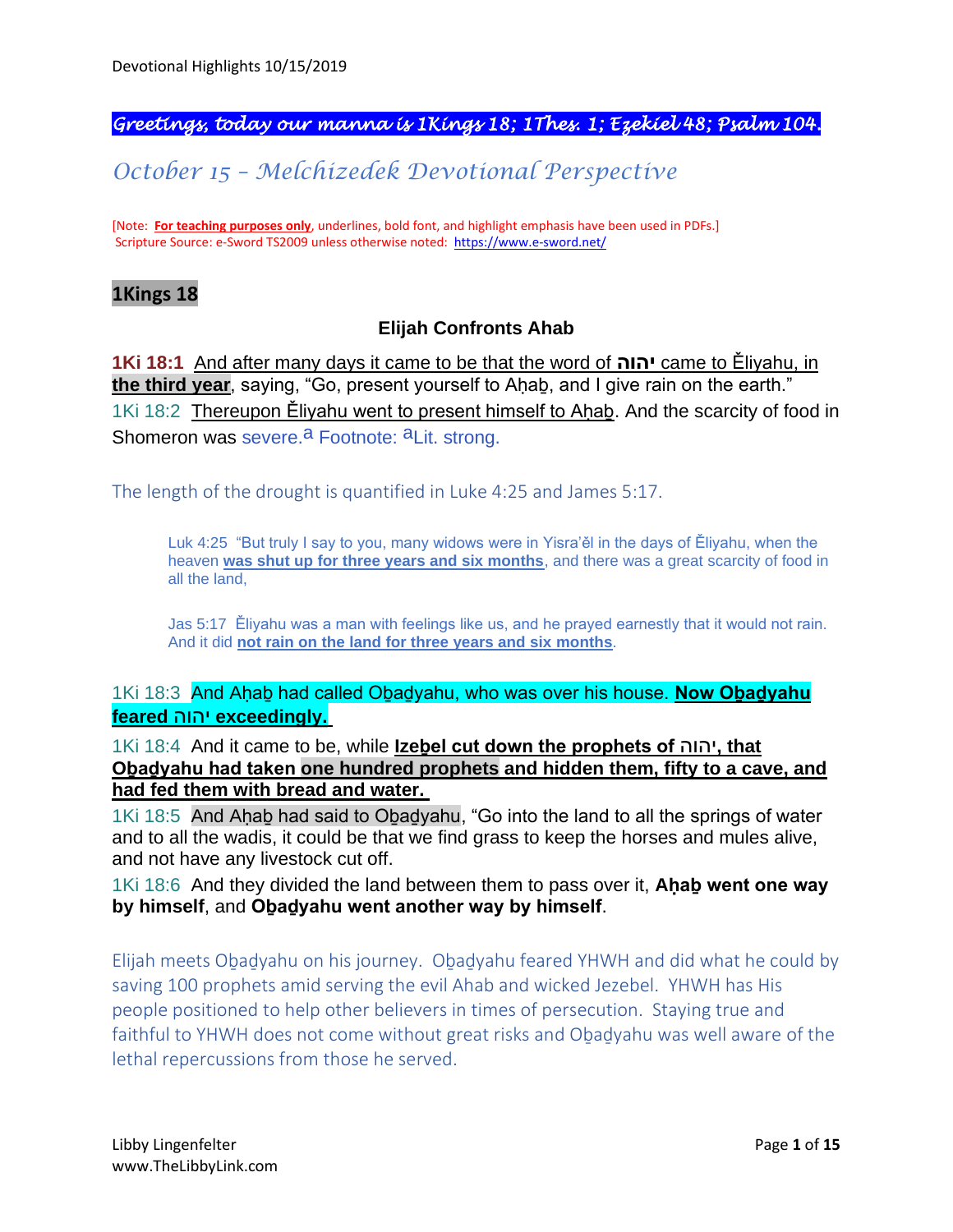1Ki 18:7 And as Oḇaḏyahu was on his way, then see, Ěliyahu met him. And he recognized him, and fell on his face, and said, "Is that you, my master Eliyahu?" 1Ki 18:8 And he answered him, "It is I. Go, say to your master, 'Ěliyahu is here.' " 1Ki 18:9 And he said, "What have I sinned, that you are giving your servant into the hand of Ahab, to kill me?

1Ki 18:10 "As **יהוה** your Elohim lives, there is no nation or reign where my master has not sent to look for you. And when they said, **'He is not here,' he made the reign or nation swear that they could not find you.**

YHWH had sustained Elijah 'out of sight' from being found by Ahab for over 3 years; but by no means had Ahab 'forgotten' about Elijah. Now Obadyahu feared going to Ahab with news that after all this time, now Elijah is found? Obadyahu knew how well YHWH had hid and protected Elijah and felt YHWH could very easily make him 'disappear' again.

1Ki 18:11 "And now you say, 'Go, say to your master, "Ěliyahu is here" '!

1Ki 18:12 "And it shall be, as soon as I am gone from you, that the Spirit of **יהוה** takes you away to a place I do not know. And I shall come to report to Aḥaḇ, and when he does not find you, he shall kill me. But I your servant have feared **יהוה** from my youth.

1Ki 18:13 "Was it not reported to my master what I did when Izebel killed the prophets of **יהוה**, how I hid one hundred men of the prophets of **יהוה**, fifty to a cave, and fed them with bread and water?

1Ki 18:14 "And now you say, 'Go, say to your master, "Eliyahu is here!" ' Then he shall kill me."

Elijah reassures Oḇaḏyahu that he shall indeed show himself to Ahab that day.

1Ki 18:15 And Ěliyahu said, "As **יהוה** of hosts lives, before whom I stand, I shall indeed show myself to him today."

1Ki 18:16 **Oḇaḏyahu then went to meet Aḥaḇ and informed him, and Aḥaḇ went to meet Ěliyahu.**

1Ki 18:17 And it came to be, when Aḥaḇ saw Ěliyahu, that Aḥaḇ said to him, **"Is that you, O disturber of Yisra'ěl?"**

1Ki 18:18 And he answered, "I have not disturbed Yisra'ěl, but you and your father's house, in that you have forsaken the commands of **יהוה**, and you have followed the Ba'als.

1Ki 18:19 "And now, send and gather all Yisra'ěl to me on Mount Karmel, the four hundred and fifty prophets of Ba'al, and the four hundred prophets of Ashěrah, who eat at Izebel's table."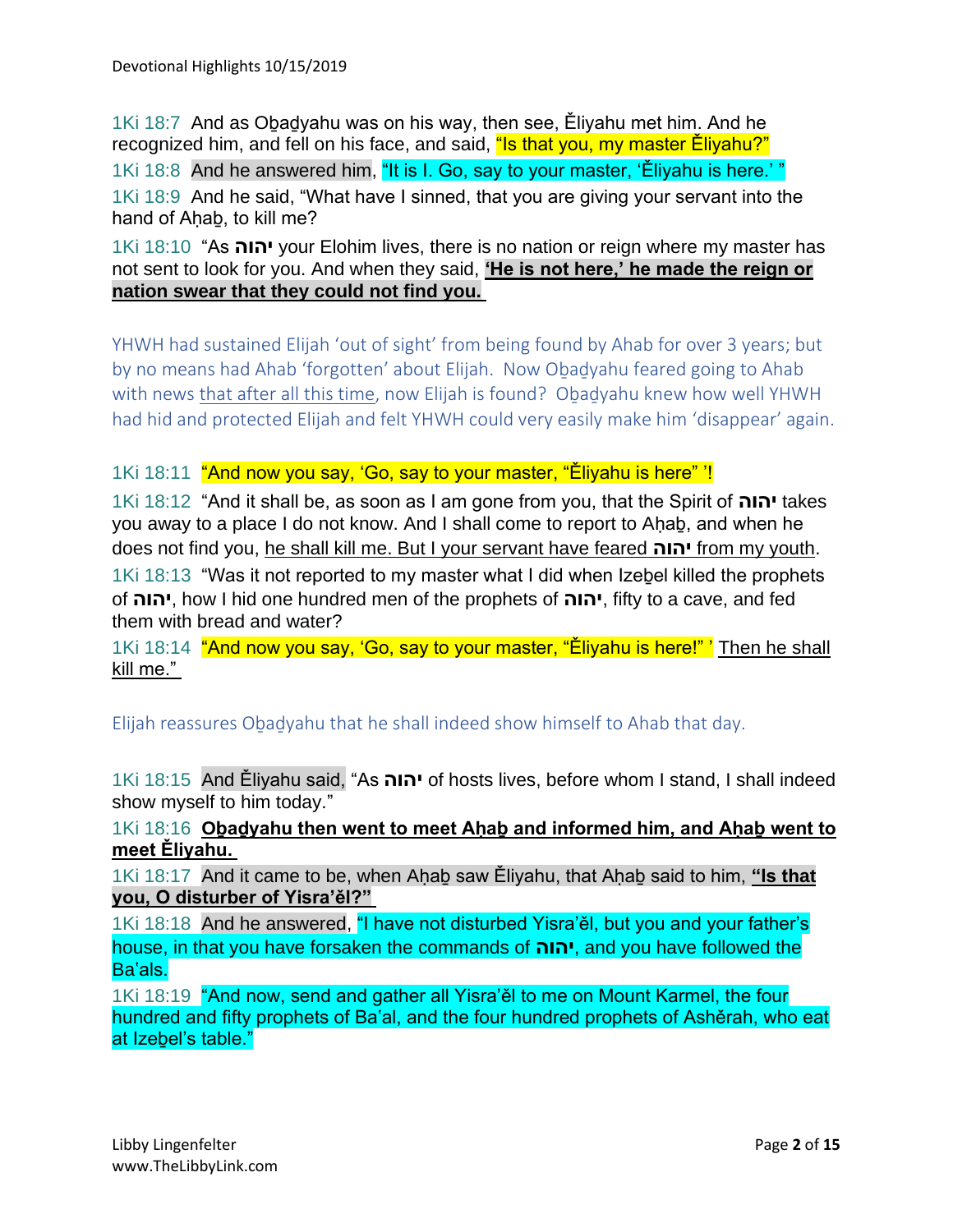The showdown revealing the one true Elohim is about to take place on Mount Karmel.

### **The Prophets of Baal Defeated**

1Ki 18:20 Aḥaḇ then sent for all the children of Yisra'ěl, and gathered the prophets on Mount Karmel.

1Ki 18:21 And Ěliyahu came to all the people, and said, "How long would you keep hopping between two opinions? If **יהוה** is Elohim, follow Him; and if Ba'al, follow him." But the people answered him not a word.

1Ki 18:22 And Ěliyahu said to the people, "I alone am left a prophet of **יהוה**, but the prophets of Ba'al are four hundred and fifty men.

- 1Ki 18:23 "Now let them give us two bulls.
- And let them choose one bull for themselves, and cut it in pieces, and lay it on the wood, but set no fire.
- And I, I prepare the other bull, and shall lay it on the wood, but set no fire.
- 1Ki 18:24 "And you shall call on the name of your mighty one,
- and I, I call on the Name of **יהוה**.
- And the Elohim who answers by fire, He is Elohim." So all the people answered and said, "The word is good."

#### 1Ki 18:25 And Ěliyahu said **to the prophets of Ba'al**,

- ➢ "Choose one bull for yourselves and prepare it first, for you are many.
- ➢ And call on the name of your mighty one, but set no fire."
	- o 1Ki 18:26 So they took the bull which was given them, and prepared it, and called on the name of Ba'al from morning even until noon, saying, "O Ba'al, answer us!" But there was no voice and no one answered. And they leaped about the slaughter-place which they had made.

#### 1Ki 18:27 And it came to be at noon, that **Ěliyahu taunted them and said**,

- $\triangleright$  "Cry aloud, for he is a mighty one;
- $\triangleright$  he is meditating,
- $\triangleright$  or he is busy,
- $\triangleright$  or he is on a journey,
- ➢ or it could be that he is asleep and has to be awakened!"
- $\geq$  1Ki 18:28 And they cried aloud,
	- o and cut themselves, according to their ruling, with knives and spears, until the blood gushed out on them.
- $\geq$  1Ki 18:29 And it came to be when midday was past,
	- o that they prophesied until the time of bringing the *evening* offering. But there was no voice and no one answered, and no one paying attention.

1Ki 18:30 Then Ěliyahu said to all the people, "Come closer to me."

❖ And all the people came closer to him. And he repaired the slaughter-place of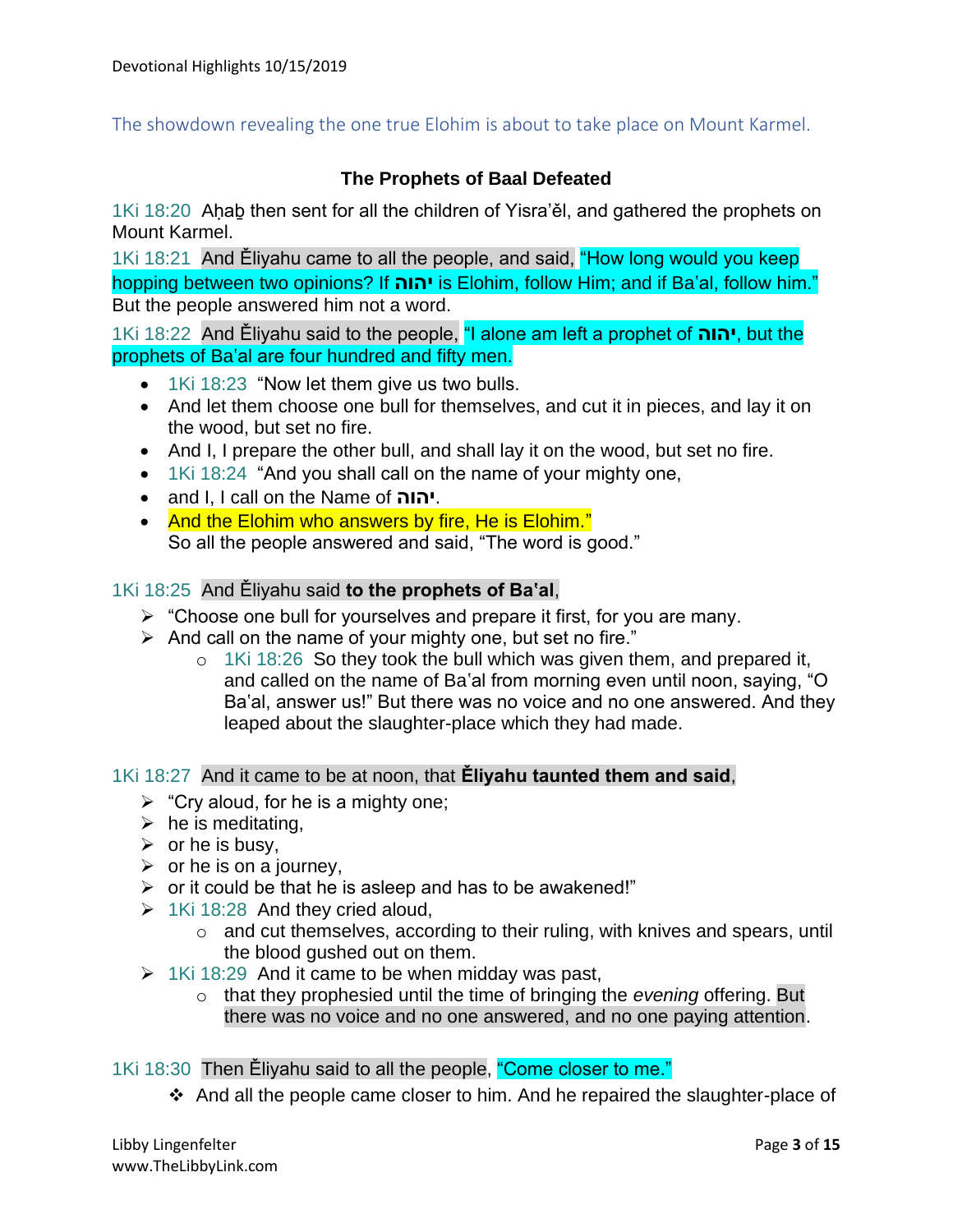**יהוה** that was broken down.

- ❖ 1Ki 18:31 And Ěliyahu took twelve stones, according to the number of the tribes of the sons of Ya'aqoḇ, to whom the word of **יהוה** had come, saying, "Yisra'ěl is your name."
- ❖ 1Ki 18:32 And with the stones he built a slaughter-place in the Name of **יהוה**.
- ❖ And he made a trench around the slaughter-place large enough to hold two seahs of seed.
- ❖ 1Ki 18:33 And he arranged the wood,
	- and cut the bull in pieces, and laid it on the wood, and said,
	- "Fill four jars with water, and pour it on the ascending offering and on the wood."
	- 1Ki 18:34 Then he said, "Do it a second time," and they did it a second time.
	- And he said, *"Do it a third time,"* and they did it a third time.
- ❖ 1Ki 18:35 And the water flowed around the slaughter-place, and he filled the trench with water too.
- ❖ 1Ki 18:36 And it came to be, at the time of bringing the *evening* offering, that Ěliyahu the prophet came near and said, "**יהוה** Elohim of Aḇraham, Yitsḥaq, and Yisra'ěl, let it be known today: You are Elohim in Yisra'ěl, and I Your servant, have done all these matters by Your word.

We see how Elijah is careful with his wording of the Elohim He addressed. He called Him by name; YHWH Elohim of Abraham, Isaac, and Jacob. This is extremely important since many false religions proclaim Abraham as their father; but YHWH established the covenant with Isaac through the union of Abraham and Sarah.

Gen 17:19 And Elohim said, "No, Sarah your wife is truly bearing a son to you, and you shall call his name Yitshaq. And I shall establish My covenant with him for an everlasting covenant, and with his seed after him.

Gen 17:20 "And as for Yishma'ěl, I have heard you. See, I shall bless him, and shall make him fruitful, and greatly increase him. He is to bring forth twelve princes, and I shall make him a great nation.

Gen 17:21 "But My covenant I establish with Yitshaq, whom Sarah is to bear to you at this **appointed time next year."**

1Ki 18:37 "Answer me, O **יהוה**, answer me, and let this people know that You are **יהוה** Elohim, and You shall turn their hearts back to You again."

- 1Ki 18:38 Then the fire of **יהוה** fell and consumed the ascending offering, and the wood and the stones and the dust, and it licked up the water that was in the trench.
- 1Ki 18:39 And all the people saw, and fell on their faces, and said, "**יהוה**, He is the Elohim! **יהוה**, He is the Elohim!"
	- o 1Ki 18:40 And Ěliyahu said to them,
		- "Seize the prophets of Ba'al!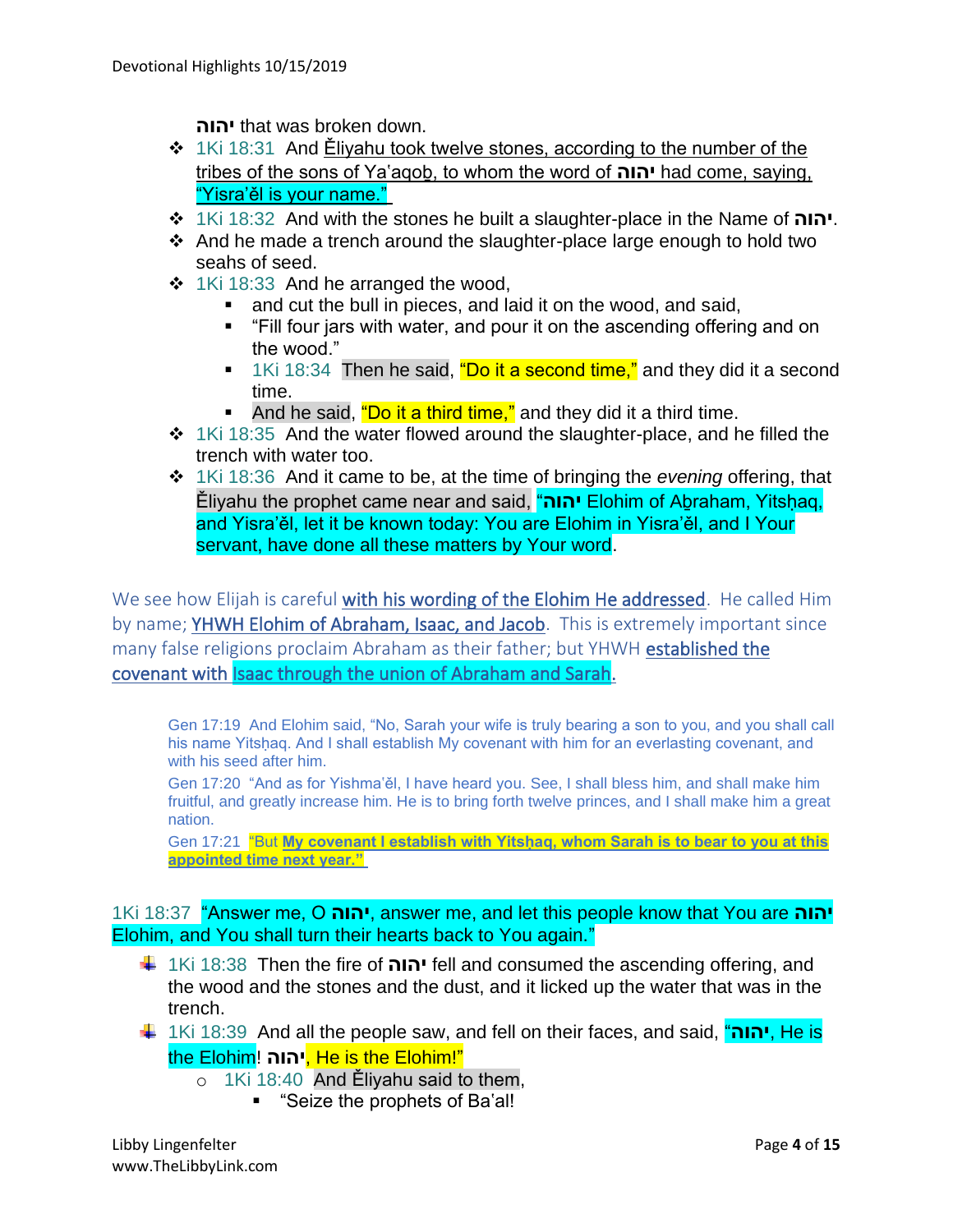- Do not let one of them escape!"
- So **they seized them**, and **Ěliyahu brought them down to the wadi Qishon and slew them there**.

### **YHWH Sends Rain**

#### 1Ki 18:41 **And Ěliyahu said to Aḥaḇ**,

- $\ddot$  "Go up, eat and drink, because of the sound of the noise of rain."
- $\frac{1}{2}$  1Ki 18:42 And Ahab went up to eat and to drink.
- $\downarrow$  And Eliyahu went up to the top of Karmel,
- $\frac{1}{2}$  and he bowed down on the ground,
- $\downarrow$  and put his face between his knees,
- $\ddot{+}$  1Ki 18:43 and said to his servant, "Go up, please, look closely toward the sea." So he went up and looked closely, and said, "Not a speck."
- And **seven times he said, "Go again**."
	- o 1Ki 18:44 And it came to be **the seventh time**, that he said,
		- "See, a little cloud as small as a man's hand is coming out of the sea!" And he said, "Go up, say to Aḥaḇ, 'Hitch up, and go down before the rain stops you.' "

1Ki 18:45 And in the meantime, it came to be that the heavens became black with clouds and wind, and there was a heavy rain, while Ahab rode and went to Yizre'ěl. 1Ki 18:46 And the hand of **יהוה** was on Ěliyahu. And he girded up his loins and ran ahead of Ahab to the entrance of Yizre'ěl.

### **Thessalonians Intro**

1<sup>st</sup> and 2<sup>nd</sup> Thessalonians stem from the Good News being shared during Paul's second missionary journey and his subsequent journeys. Paul's first stay in Thessalonica encompassed three Sabbaths and the impact was great. The people were also strengthened through Silas and Timothy. Thessalonica flourished with belief in Yahusha HaMashiach, despite persecution.

Take a moment to read these opening verses in Acts 17 recording Paul's arrival on his secondary missionary journey:

Act 17:1 And having passed through Amphipolis and Apollonia, they came to Thessalonike, where there was a congregation of the Yehuḏim.

Act 17:2 And according to his practice, Sha'ul went in unto them, and for **three Sabbaths** was reasoning with them from the Scriptures,

Act 17:3 explaining and pointing out that the Messiah had to suffer and rise again from the dead, and *saying*, "This is the Messiah, **יהושע**, whom I proclaim to you."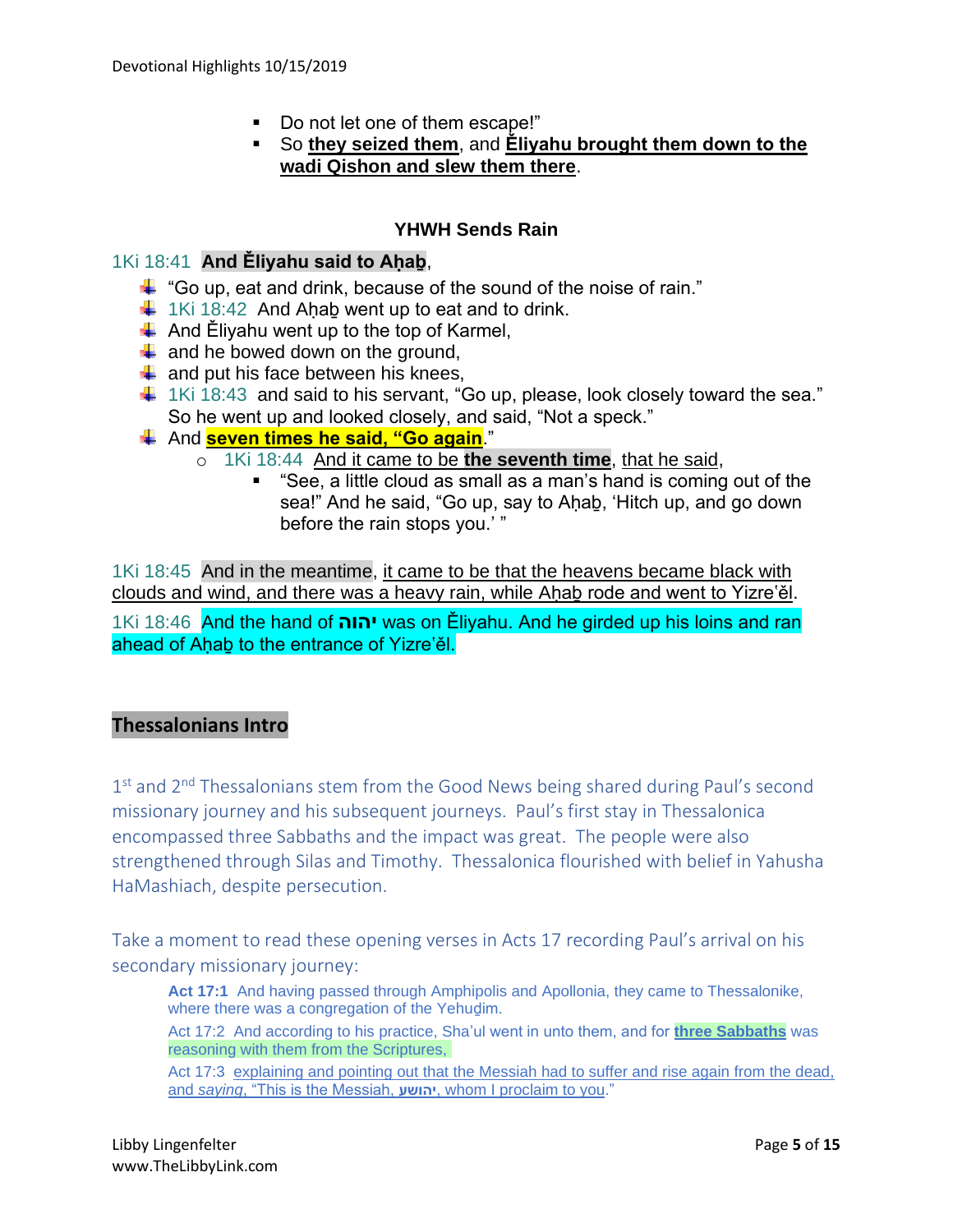Act 17:4 And some of them did believe, and a large number of the worshipping Greeks, and not a few of the leading women, joined Sha'ul and Silas.

Act 17:5 But the Yehuḏim who did not believe, having become envious, took some of the wicked men from the market-place, and gathering a mob, set all the city in an uproar and came upon the house of Jason, and were seeking to bring them out to the people.

Act 17:6 But not finding them, **they dragged Jason and some of the brothers** to the city rulers, crying out, "They who have turned the world upside down have come here too,

Act 17:7 whom Jason has received. And all of them are acting contrary to the dogmas of Caesar, saying there is another sovereign, **יהושע**."

Act 17:8 And they troubled the crowd and the city rulers when they heard this.

Act 17:9 And when they had received a pledge from Jason and the rest, they let them go.

The account in Acts 17 clearly shows the tension caused by the transference from the reigning Aaronic Levitical Priesthood to the Melchizedek Priesthood with Yahusha HaMashiach as our High Priest of the Melchizedek Order.

The last time there had been a transference was after the sin of the golden calf at Mt. Sinai. We know that the Melchizedek Priesthood predated the creation of the Aaronic Levitical Priesthood. At that time, the people would no longer be a kingdom of priests as proposed in Exodus 19:4-6; but now, after the sin of the golden calf, they would be a nation with a priest to administer the Book of the Law. This would stay in place UNTIL Yahusha would fulfill the conditional death penalty arm of the blood ratified covenant. The Book of the Law and the Aaronic Levitical Priesthood pointed to the Tent that was not made with hands. Heb. 9 explains:

**Heb 9:1** Now the first *covenant* indeed had regulations of worship and the earthly set-apart place.

Heb 9:2 For a Tent was prepared: the first part, in which was the lampstand, and the table, and the showbread, which is called the Set-apart Place.

Heb 9:3 And after the second veil, the part of the Tent which is called Most Set-apart,

Heb 9:4 to which belonged the golden censer, and the ark of the covenant overlaid on all sides with gold, in which were the golden pot that held the manna, and the rod of Aharon that budded, and the tablets of the covenant, Heb 9:5 and above it the kerubim of esteem were overshadowing the place of atonement – about which we do not now speak in detail.

Heb 9:6 And these having been prepared like this, the priests always went into the first part of the Tent, accomplishing the services.

Heb 9:7 But into the second part the high priest went alone once a year, not without blood, which he offered for himself and for sins of ignorance of the people, $a$  Footnote:  $a$  Num\_15:15-28.

Heb 9:8 the Set-apart Spirit signifying this, that the way into the Most Set-apart Place was not yet made manifest **while the first Tent has a standing**,

Heb 9:9 **which was a parable for the present time** in which both gifts and slaughters are offered which are unable to perfect the one serving, as to his conscience,

Heb 9:10 only as to foods and drinks, and different washings, and fleshly regulations imposed until a time of setting *matters* straight.

#### **Redemption Through the Blood of Yahusha**

Heb 9:11 But Messiah, having become a High Priest of the coming good *matters*, **through the greater and more perfect Tent not made with hands, that is, not of this creation,**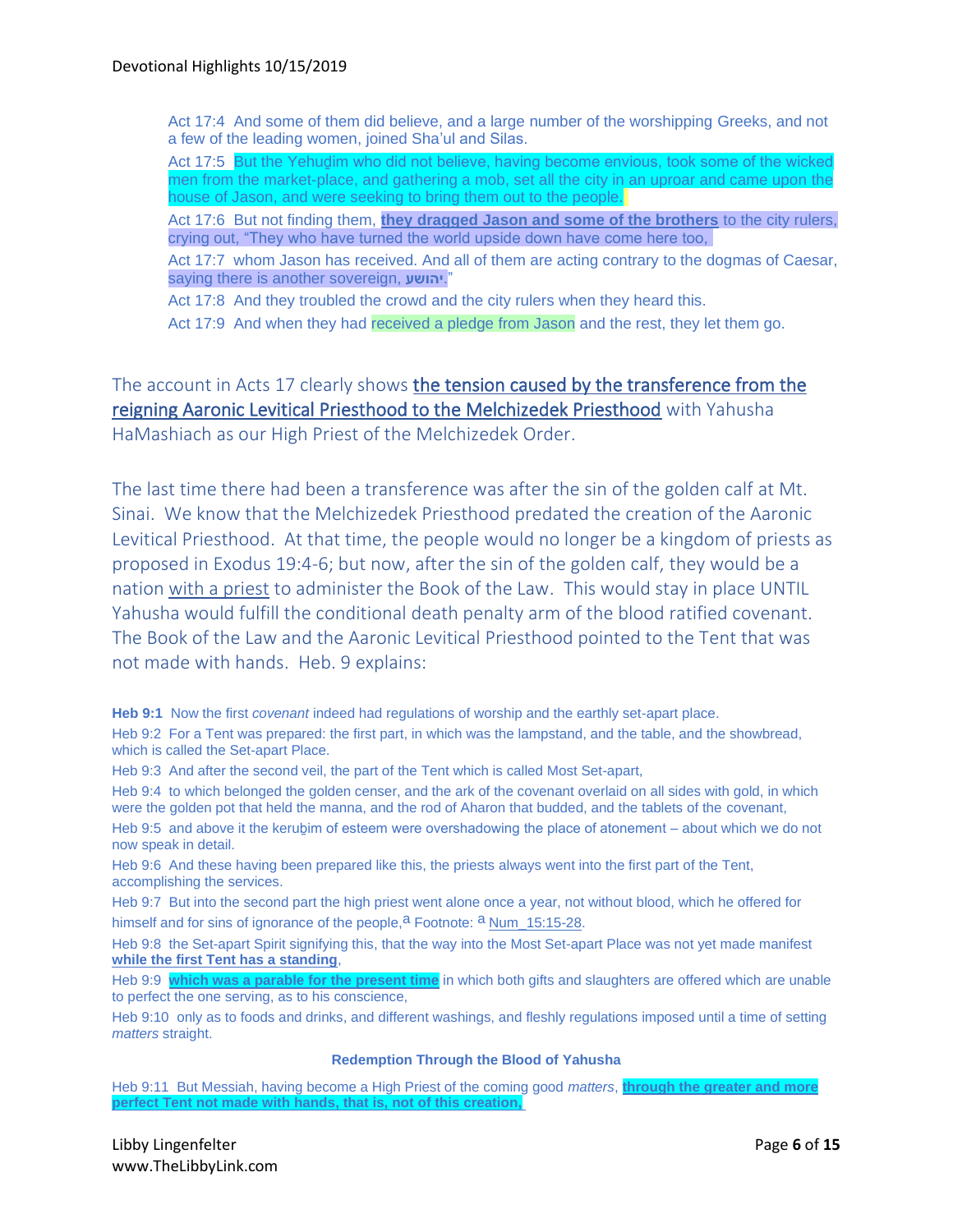Heb 9:12 **entered into the Most Set-apart Place once for all, not with the blood of goat His own blood, having obtained everlasting redemption.** Heb 9:13 For if the blood of bulls and goats and the ashes of a heifer, sprinkling the defiled, sets apart for the cleansing of the flesh, Heb 9:14 **how much more shall the blood of the Messiah,** who through the everlasting Spirit offered Himself unblemished to Elohim, cleanse your conscience from dead works to serve the living Elohim? Heb 9:15 And because of this He is the Mediator of a renewed covenant, so that, death having taken place for redemption of the transgressions under the first covenant, those who are called might receive the promise of the everlasting inheritance. Heb 9:16 For where a covenant is, it is necessary for the death of the covenanted one to be established. Heb 9:17 For a covenant over those dead is firm, since it is never valid while the covenanted one is living. Heb 9:18 Therefore not even the first *covenant* was instituted without blood. Heb 9:19 For when, according to Torah, every command had been spoken by Mosheh to all the people, he took the blood of calves and goats, with water, and scarlet wool, and hyssop, and sprinkled both the book itself and all the people, Heb 9:20 saying, **"This is the blood of the covenant which Elohim commanded you."** Exo\_24:8. Heb 9:21 And in the same way he sprinkled with blood both the Tent and all the vessels of the service. Heb 9:22 And, according to the Torah, almost all is cleansed with blood, and without shedding of blood there is no forgiveness. Heb 9:23 It was necessary, then, that the copies of the heavenly ones should be cleansed with these, but the heavenly ones themselves with better slaughter *offerings* than these. Heb 9:24 For Messiah has not entered into a Set-apart Place made by hand – figures of the true – but into the heaven itself, now to appear in the presence of Elohim on our behalf, Heb 9:25 not that He should offer Himself often, as the high priest enters into the Set-apart Place year by year with blood not his own. Heb 9:26 **For if so, He would have had to suffer often, since the foundation of the world. But now He has appeared once for all at the end of the ages to put away sin by the offering of Himself.** Heb 9:27 And as it awaits men to die once, and after this the judgment, Heb 9:28 so also the Messiah, having been offered once to **bear the sins of many**, <sup>Isa\_53:12</sup> shall appear a seco apart from sin, to those waiting for Him, unto deliverance. **1Thes. 1**  Brief Historical Background of Thessalonica: Thessalonica was located at the intersection of two major Roman roads, one leading from Italy eastward (Ignatia Way) and the other from the Danube to the Aegean. Thessalonica's location and use as a port made it a

prominent city. <https://www.bibleplaces.com/thessalonica/>

The greeting in 1Thes. 1 by Paul, includes the names of Silas and Timothy of whom the believers in Thessalonica also knew and loved.

This opening chapter overflows with the love and joy Paul had for the Thessalonians. The Good News was received by teachable joyful hearts. We read:

#### **Greeting**

**1Th 1:1** Sha'ul, and Silas, and Timotiyos, to the assembly of the Thessalonians in Elohim the Father and the Master **יהושע** Messiah: Favour to you and peace from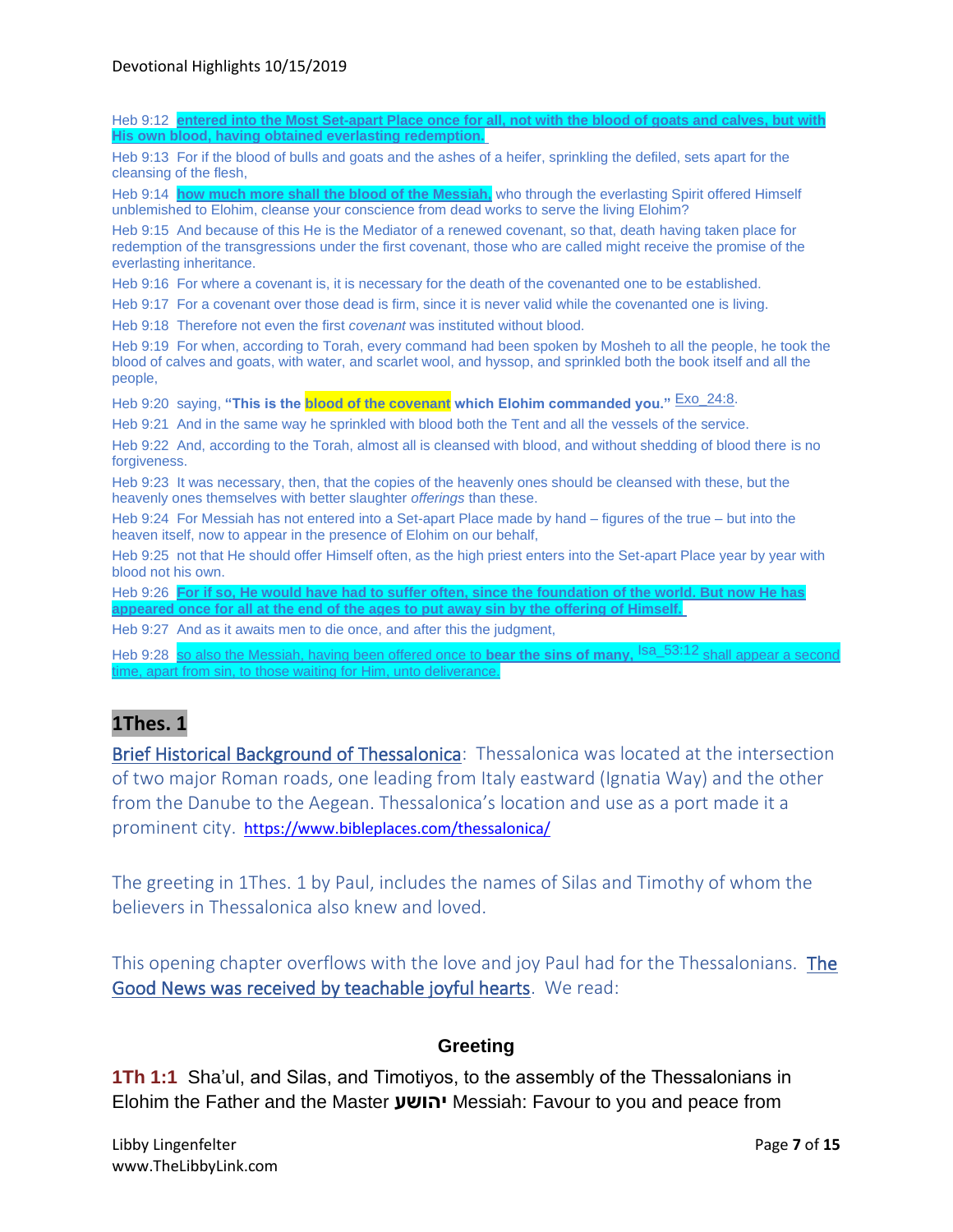Elohim our Father and the Master **יהושע** Messiah.

#### **The Thessalonians' Faith and Example**

#### 1Th 1:2 **We give thanks to Elohim always for you all, making mention of you in our prayers,**

1Th 1:3 remembering without ceasing your work of the belief, and the labor of love, and the endurance of the expectation in our Master **יהושע** Messiah in the presence of our Elohim and Father,

1Th 1:4 knowing, brothers beloved by Elohim, that you were chosen.

1Th 1:5 Because our Good News did not come to you in word only, **but also in power, and in the Set-apart Spirit and in entire confirmation**, as you know what kind of men we were among you for your sake.

1Th 1:6 And you became imitators of us and of the Master, having received the word in much pressure, with joy of the Set-apart Spirit,

1Th 1:7 so **that you became an example to all who believe in Makedonia and Achaia**.

It is important as believers that we walk in the Spirit and not fulfill the lust of the flesh. For we too should walk worthily as an example for others. We must constantly remind ourselves that it is no longer we that live but Yahusha that lives in us and through us. It is not about us, but about sharing Him with a lost and dying world.

1Th 1:8 For from you the word of the Master has sounded forth, not only in Makedonia and Achaia, but also in every place your belief toward Elohim has gone out, so that it is unnecessary for us to say whatever.

1Th 1:9 For they themselves report what kind of reception we had with you, and how you **turned to Elohim from idols**, to serve the living and true Elohim,

1Th 1:10 and to wait for His Son from the heavens, whom He raised from the dead, **יהושע**, who is delivering us from the wrath to come.

Not only had they believed, but their transformation was so powerful by the Ruach HaKodesh working through them, that they served as a great witness in the land. They turned from idols to Elohim; as do we presently turn away from the pagan cultural holidays. What rejoicing there is to see the Good News flourish. There is nothing greater than to see people move from death unto life in Yahusha!

#### **Ezekiel 48** Ezekiel is the last chapter within the 11th scroll.

## EZEKIEL 13 SCROLLS REFERENCE CHART

Text in Chronological Order<br>(Chapter & Verse)

Date Given in Text<br>(M/D/Y)<br>(of King Jehociachin's captivity)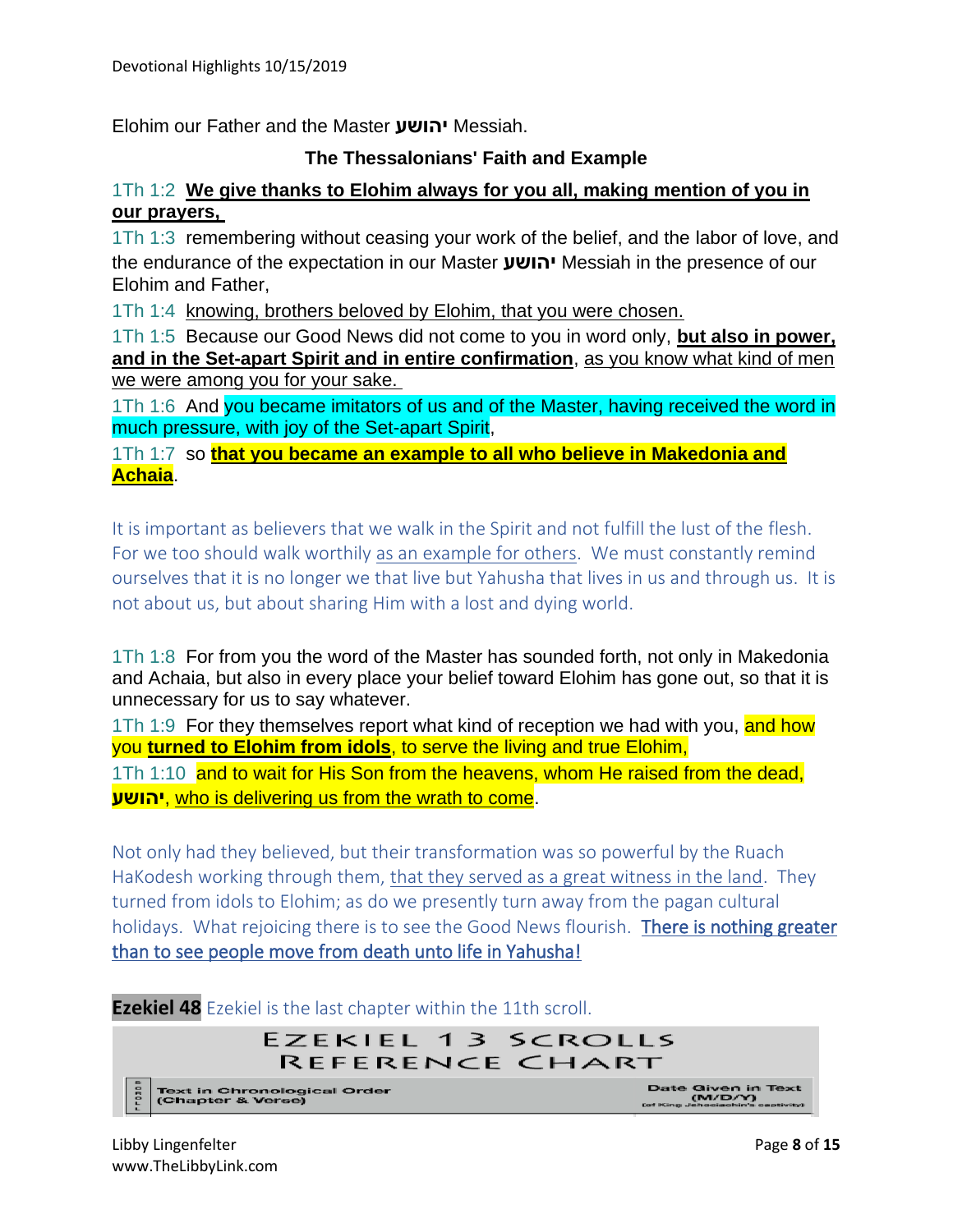40:1 - 48:35 (regulated to back of Volume as an appendix. Ez. as ambassador with a Provisional Constitution, inc.temple visions, a conditional offer of national restoration contingent on  $11$ both houses repenting. This would have been an interim constitution "until the time of reformation when the seed would come.")

10/04/25 (after 13 year silence) 43:10 purpose: to shame Israel into repentance

Borders were to be divided by lot of inheritance as follow:

**Eze 48:1** "And these are the names of the tribes: From the north end along the way to Hethlon at the entrance of Hamath, to Hatsar Ěnan, the border of Dammeseg northward by the side of Ḥamath, from its east to its west side, Dan: one.

Eze 48:2 "And by the border of Dan, from the east side to the west, Ashěr: one.

Eze 48:3 "And by the border of Ashěr, from the east side to the west, Naphtali: one.

Eze 48:4 "And by the border of Naphtali, from the east side to the west, Menashsheh: one.

Eze 48:5 "And by the border of Menashsheh, from the east side to the west, Ephrayim: one.

Eze 48:6 "And by the border of Ephrayim, from the east side to the west, Re'uḇěn: one.

Eze 48:7 "And by the border of Re'uḇěn, from the east side to the west, Yehuḏah: one.

Eze 48:8 "And by the border of Yehudah, from the east side to the west, is the contribution which you offer up, twenty-five thousand *cubits* in width, and in length the same as one of the portions, from the east side to the west, with the set-apart place in its midst.

Eze 48:9 "The contribution that you offer up to **יהוה** is twenty-five thousand *cubits* in length and ten thousand in width.

Eze 48:10 "And of these is the set-apart contribution for the priests: on the north twenty-five thousand *cubits*, and on the west ten thousand in width, and on the east ten thousand in width, and on the south twenty-five thousand in length. And the set-apart place of **יהוה** shall be in its midst –

Eze 48:11 for the priests of the **sons of Tsaḏoq**, who are set-apart, who did guard My Charge, who did not go astray when the children of Yisra'ěl went astray, as the Lěwites went astray.

Eze 48:12 "So this contribution shall be to them, from the contribution of the land, a most set-apart place by the border of the Lěwites.

Eze 48:13 "And alongside the border of the priests, the Lěwites have twenty-five thousand *cubits* in length and ten thousand in width, its entire length is twenty-five thousand and its width ten thousand.

Eze 48:14 "And they do not sell any of it, nor exchange it, nor transfer this best part of the land, for it is set-apart to **יהוה**.

Eze 48:15 "And the five thousand *cubits* in width that is left, facing the twenty-five thousand, is for common use by the city, for dwellings and open land. And the city shall be in its midst.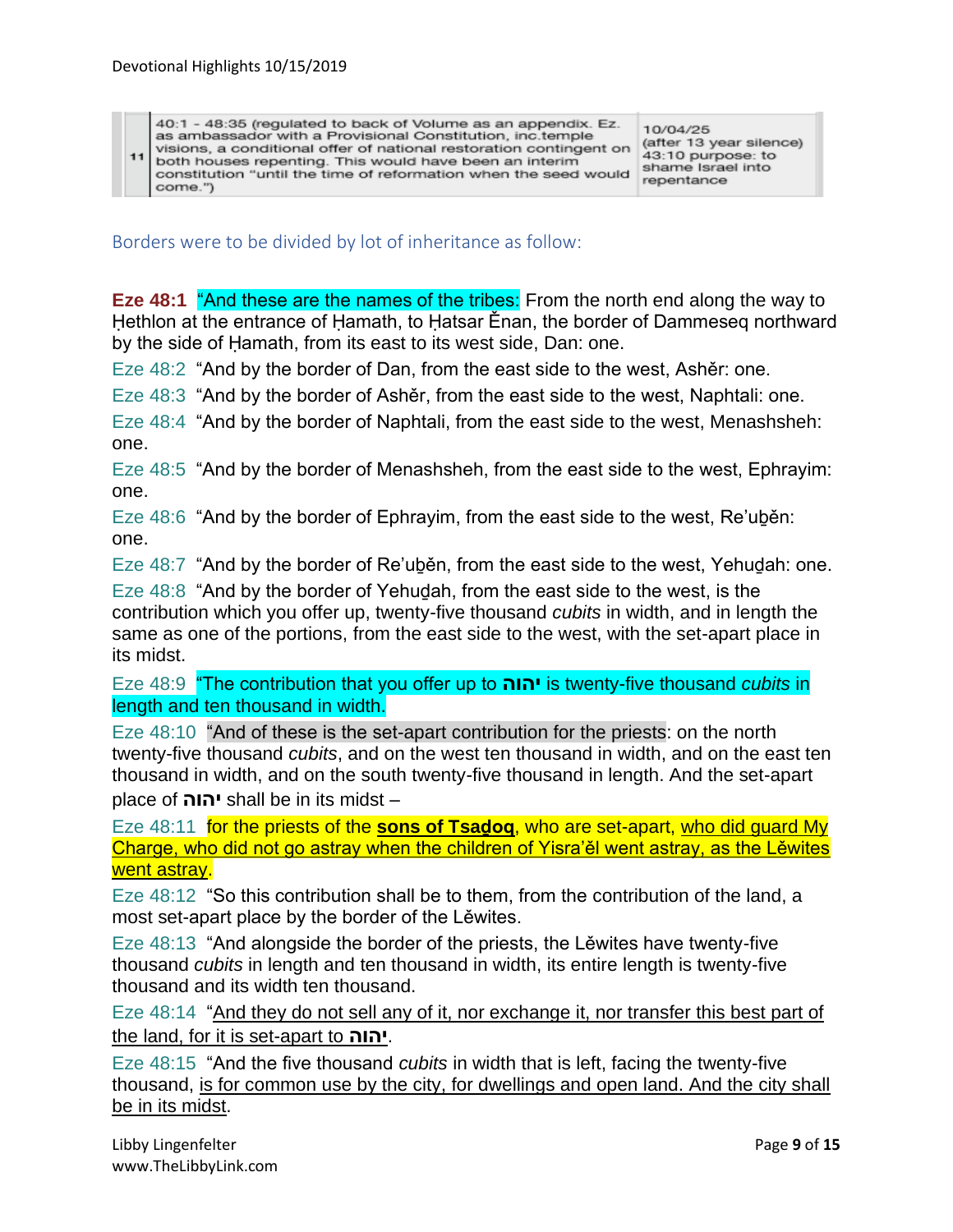Eze 48:16 "And these are its measurements: the north side four thousand five hundred *cubits*, and the south side four thousand five hundred, and the east side four thousand five hundred, and the west side four thousand five hundred.

Eze 48:17 "And the open land of the city shall be: to the north two hundred and fifty *cubits*, and to the south two hundred and fifty, and to the east two hundred and fifty, and to the west two hundred and fifty.

Eze 48:18 "And the rest of the length, alongside the contribution of the set-apart portion, is ten thousand *cubits* to the east and ten thousand to the west. And it shall be alongside the contribution of the set-apart portion, and its increase shall be food for the workers of the city.

Eze 48:19 "And the workers of the city, from all the tribes of Yisra'ěl, shall till it. Eze 48:20 "The entire contribution is twenty-five thousand *cubits* by twenty-five thousand cubits, foursquare. You are to offer up the set-apart contribution with the

possession of the city.

Eze 48:21 "And the rest is for the prince, on one side and on the other of the set-apart contribution and of the possession of the city, facing the twenty-five thousand *cubits* of the set-apart contribution as far as the eastern border, and westward facing the twentyfive thousand as far as the western border, alongside the portions of the prince. And the set-apart contribution, and the set-apart place of the House shall be in its midst.

Eze 48:22 "So the possession of the Lewites and the possession of the city are in the midst of what belongs to the prince – between the border of Yehuḏah and the border of Binyamin, it belongs to the prince.

Eze 48:23 "As for the rest of the tribes, from the east side to the west side, Binyamin: one.

Eze 48:24 "And by the border of Binyamin, from the east side to the west side, Shim'on: one.

Eze 48:25 "And by the border of Shim'on, from the east side to the west side, Yissaskar: one.

Eze 48:26 "And by the border of Yissaskar, from the east side to the west side, Zebulun: one.

Eze 48:27 "And by the border of Zeḇulun, from the east side to the west side, Gaḏ: one.

Eze 48:28 "And by the border of Gaḏ, on the south side toward the South, the border shall be from Tamar to the waters of Meriḇah by Qaḏěsh, along the Wadi to the Great Sea.

Eze 48:29 "This is the land which you divide by lot as an inheritance among the tribes of Yisra'ěl, and these are their portions," declares the Master **יהוה**.

#### **Ellicott's Commentary Excerpt on Ezekiel 48:**

The distribution of the land is entirely different from that made under Joshua, nor is it easy to trace any historical reasons for it, except that the central portion, containing the Temple, the land of the priests and the prince, is flanked by the two tribes of the southern kingdom, Judah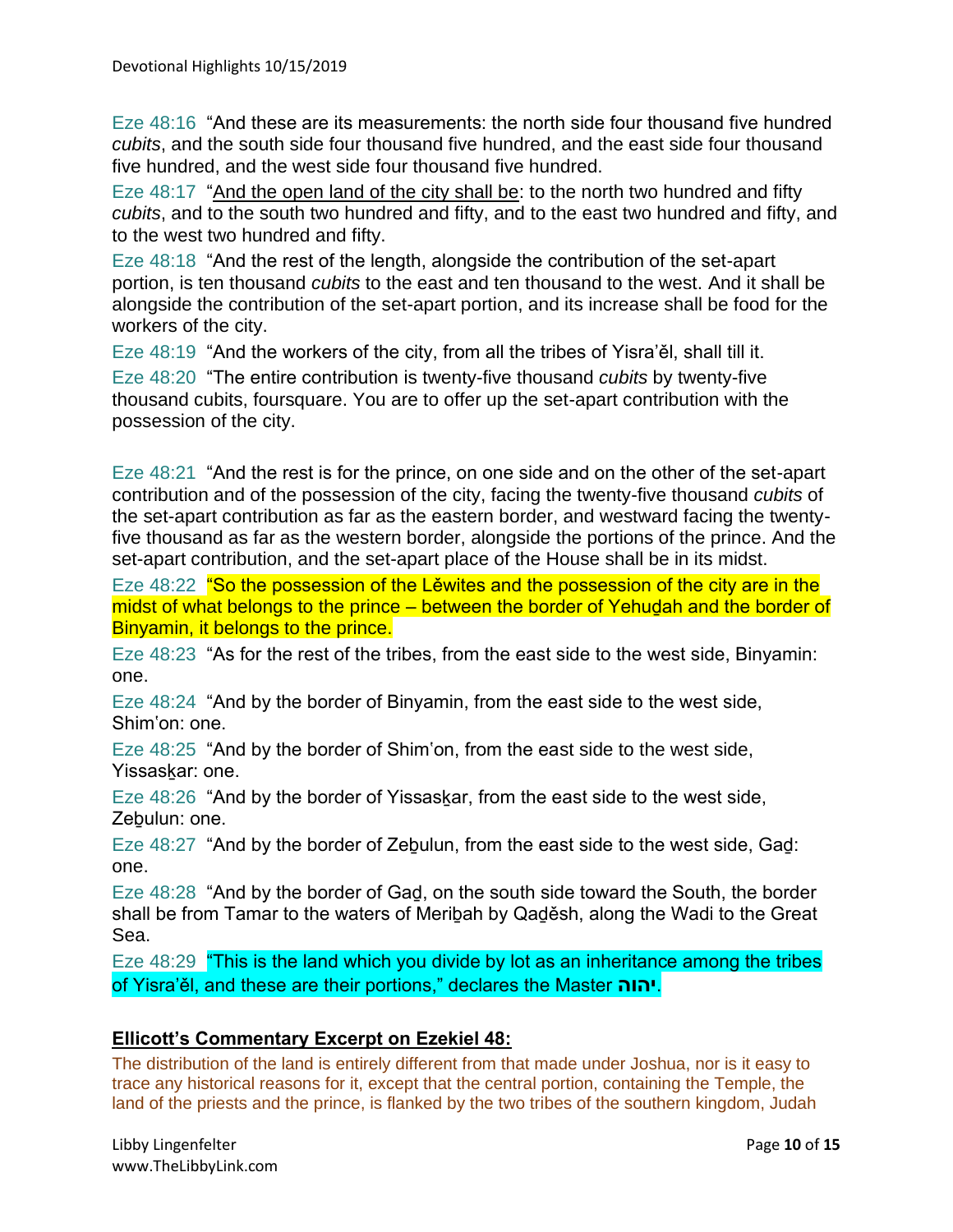and Benjamin. The chapter can best be understood by the aid of a small map, the outline of which is traced from Dr. Wm. Smith's ancient atlas. This might be drawn with the lines between the tribes perpendicular either to the general course of the Jordan, or to the general coast-line of the Mediterranean. The latter would give a little more width for the oblation, but still not enough, and would leave no space at all on the west for the prince. The former arrangement is on the whole preferred. It will be seen that the tribes are not arranged either according to their seniority or their maternity. The territory falling to each tribe was much smaller than of old, partly because of the large space occupied by the "oblation" (fully one-fifth of the whole), and partly because the remainder was to be divided among the whole twelve tribes, instead of among only nine and a half. The portion thus given to each tribe was rather less than two-thirds that assigned, on the average, by Joshua.

### **The Gates of the City**

Eze 48:30 "And these are the exits of the city, the gates of the city according to the names of the tribes of Yisra'ěl: $a$  On the north side, measuring four thousand five hundred *cubits*, Footnote: <sup>a</sup>See Eze\_47:22-23, Rev\_21:12.

Eze 48:31 the three gates northward: one gate for Re'uben, one gate for Yehudah, one gate for Lěwi.

Eze 48:32 "And on the east side, four thousand five hundred *cubits*, three gates: one gate for Yosěph, one gate for Binyamin, one gate for Dan.

Eze 48:33 "And on the south side, measuring four thousand five hundred *cubits*, three gates: one gate for Shim'on, one gate for Yissaskar, one gate for Zebulun.

Eze 48:34 "And on the west side, four thousand five hundred *cubits* with their three gates: one gate for Gad, one gate for Ashěr, one gate for Naphtali.

Eze 48:35 "All around: eighteen thousand cubits. And the name of the city from that day is: **יהוה** is there!"b Footnote: bIn Hebrew: **יהוה** Shammah. See also Eze\_43:7 and Eze\_43:9.

The gates of the city should not be confused with the gates of the temple. Below is how this **possibly** would have positionally looked:

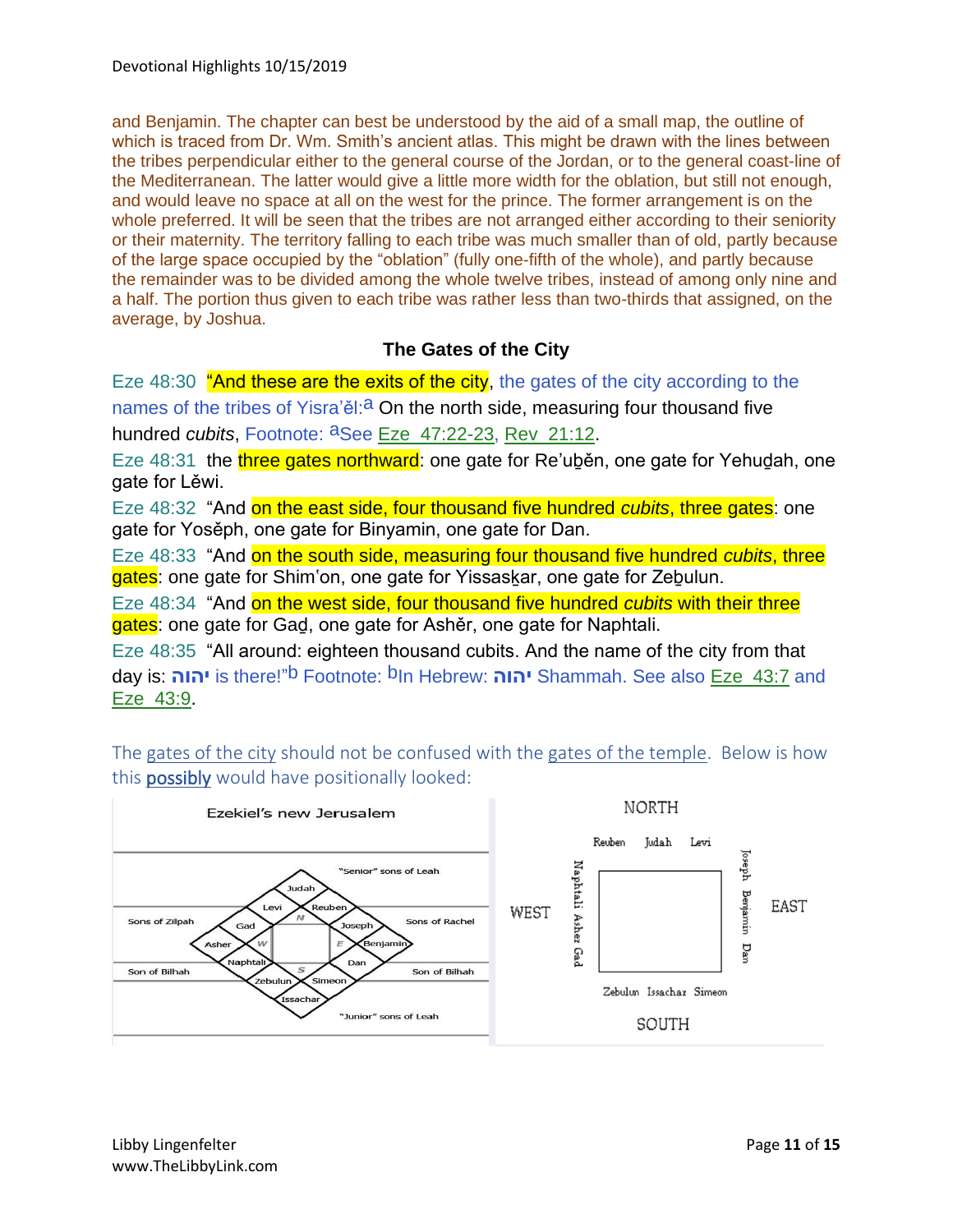

Possible rendering of 'Ezekiel's temple'

The dimensions of Ezekiel's temple are not the same as those described in the Book of Revelation though there are similarities.

Rev 21:10 And he carried me away in the Spirit to a great and high mountain, and showed me the great city, the set-apart Yerushalayim, descending out of the heaven from Elohim,

Rev 21:11 having the esteem of Elohim, and her light was like a most precious stone, like a jasper stone, clear as crystal,

Rev 21:12 and having a great and high wall, having twelve gates, and at the gates twelve messengers, and names written on them, which are *those* of the twelve tribes of the children of Yisra'ěl:<sup>C</sup> Footnote: <sup>C</sup>See Eze\_47:22-23, Eze\_48:31-34.

Rev 21:13 three gates on the east, three gates on the north, three gates on the south, and three gates on the west.

Rev 21:14 And the wall of the city had twelve foundations, and on them were the names of the twelve emissaries of the Lamb.

Rev 21:15 And he who spoke with me had a golden measuring rod, to measure the city, and its gates, and its wall.

Rev 21:16 And the city lies four-cornered, and its length is as great as its breadth. And he measured the city with the rod: twelve thousand stadia<sup>d</sup> – the length, and the breadth, and height of it are equal. Footnote: dApprox. 2216 kilometres or 1377 miles.

#### **Psalm 104**

Psalm 104 is ascribed to David. We know David was in the righteous lineage of the Melchizedek Order. Remember that the Melchizedek order ran parallel to the Aaronic Levitical Order which was established to administer the imposed Book of the Law. David was a prophet, priest, and king. David was obviously a king and several of the Psalms he wrote were prophetic.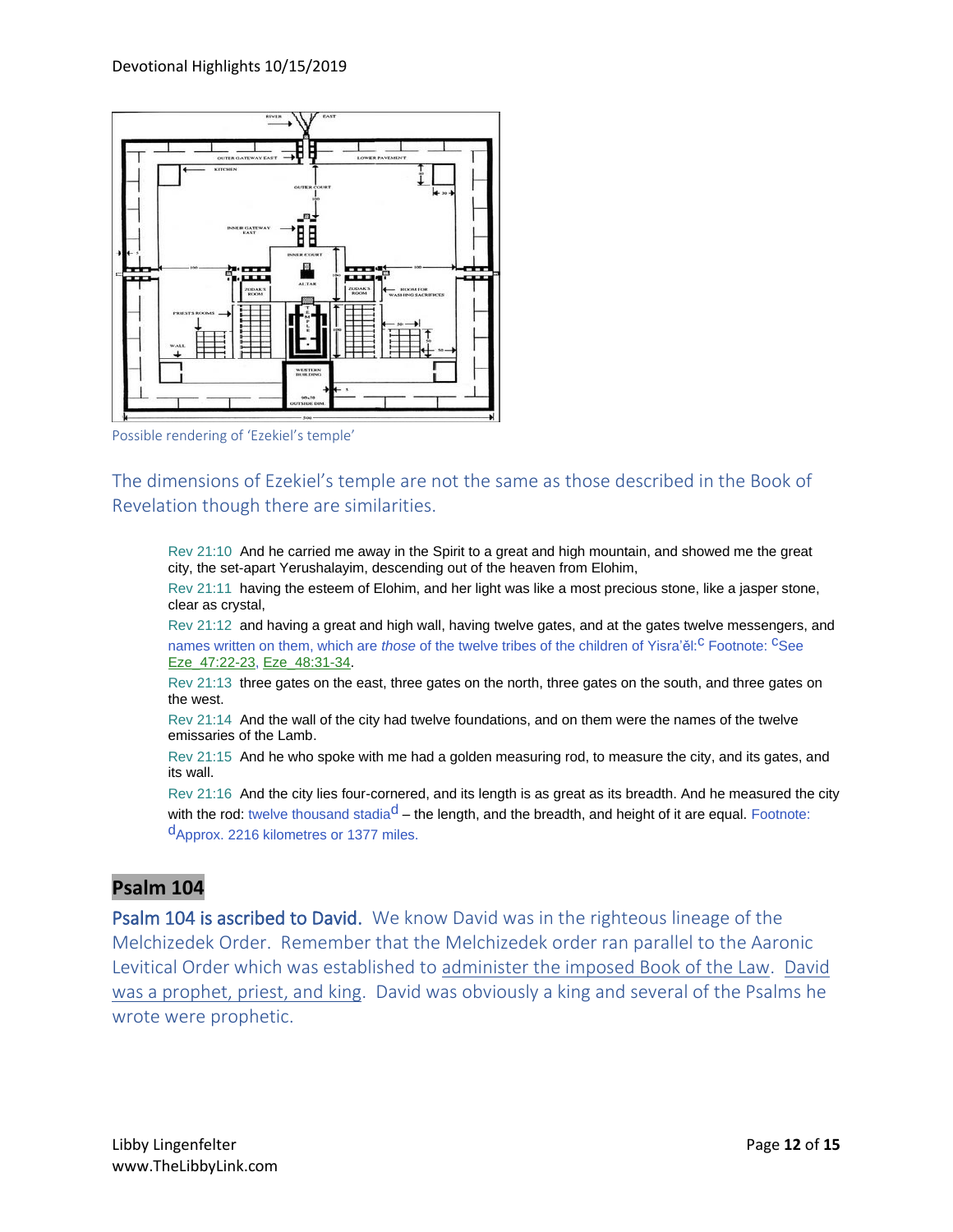Like David, when we read or sing Psalms aloud, we praise and exalt YHWH. This demonstrates how we, His kingdom of priest of the Melchizedek Order, offer up spiritual offerings of praise and worship to Him. This is our heart's desire. As we praise Him, we too are lifted up by His awesomeness and great love for us.

He is the Creator of the smallest micro-organism to the largest 'Leviathan' of the sea. All creation stays within their boundaries and functions according to His intelligent design. The worldly technology of A.I. [artificial intelligence]; fades in comparison to the Almighty Elohim!!!

#### **Priestly acts of David are recorded in Scripture. David is dressed in white linen and at times wears the ephod shoulder garment:**

2Sa 6:14 And Dawiḏ danced before **יהוה** with all his might. And Dawiḏ was wearing a linen shoulder garment. [ephod]

1Ch 15:26 And it came to be, when Elohim helped the Lěwites who bore the ark of the covenant of **יהוה**, that they slaughtered seven bulls and seven rams.

1Ch 15:27 And Dawiḏ was dressed in a robe of fine linen, as were all the Lěwites who bore the ark, the singers, and Kenanyah the leader of the service with the singers. And Dawiḏ wore a linen shoulder garment.

#### **Priestly acts of David being allowed to eat the showbread.**

1Sa 21:4 And the priest answered Dawid and said, "There is no ordinary bread on hand, but there is set-apart bread – provided the young men have kept themselves from women." 1Sa 21:5 And Dawid answered the priest, and said to him, "Truly, women have been kept from us about three days since I came out. And the vessels of the young men are set-apart, and it is an ordinary mission, and also, it was set-apart in the vessel today."

1Sa 21:6 Then **the priest gave him set-apart** *bread*, for there was no bread there except the showbread which had been taken from before **יהוה**, in order to put hot bread in on the day it is taken away.

This bread consisted of twelve loaves made of the finest flour. They were flat and thin, and were placed in two rows of six each on a table in the holy place before the Lord. They were renewed every Sabbath [\(Leviticus 24:5-](https://biblehub.com/leviticus/24-5.htm)9), and those that were removed to give place to the new ones were **to be eaten by the priests only** in the holy place (see [1 Samuel 21:3-](https://biblehub.com/1_samuel/21-3.htm)6; Comp. [Matthew 12:3,](https://biblehub.com/matthew/12-3.htm) 4). <https://biblehub.com/topical/s/shewbread.htm>

#### **O YHWH My Elohim, You Are Very Great**

**Psa 104:1** Bless **יהוה**, O my being! O **יהוה** my Elohim, You have been very great: You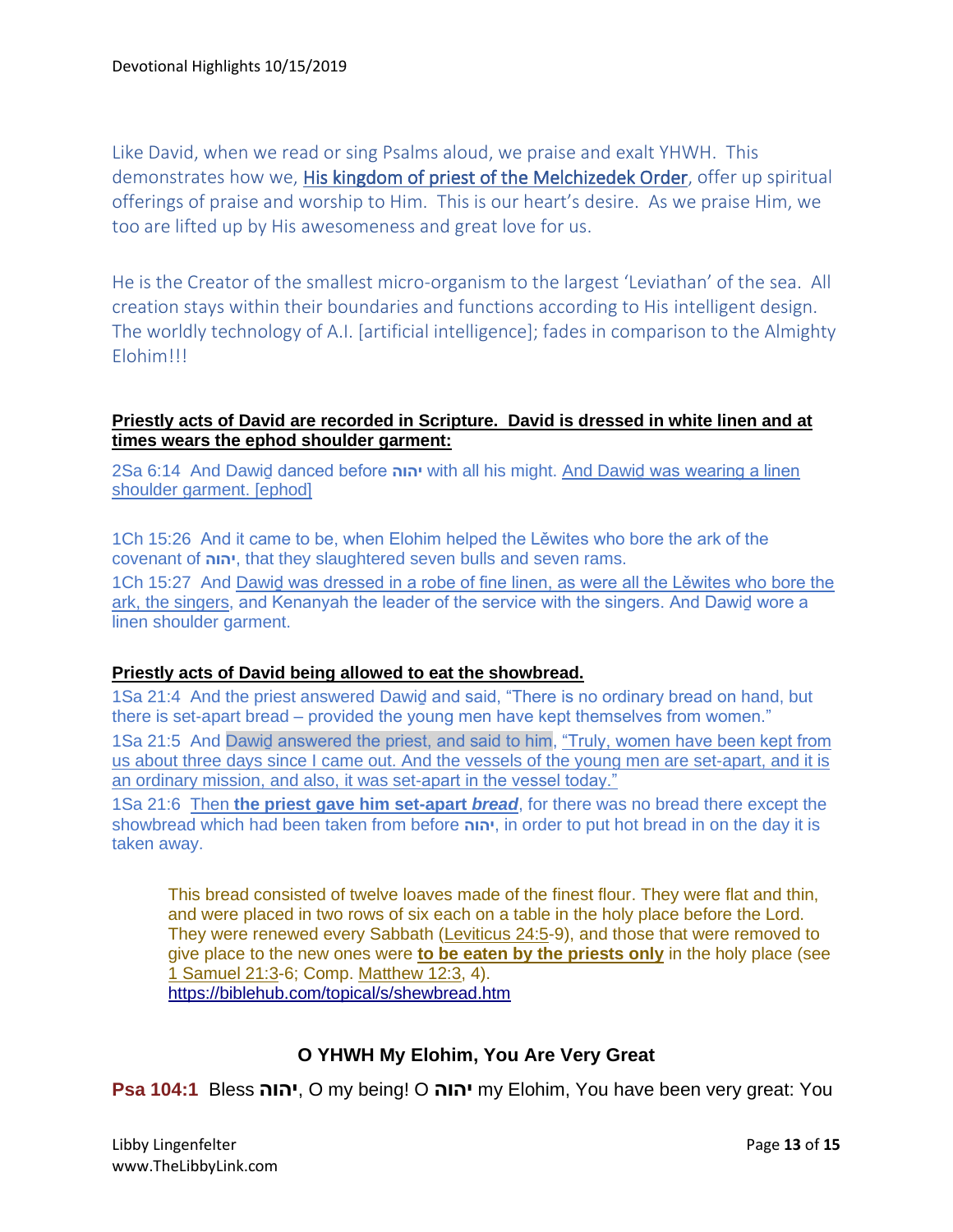have put on excellency and splendor,

Psa 104:2 Covering Yourself with light as with a garment, Stretching out the heavens like a curtain,

Psa 104:3 Who is laying the beams of His upper rooms in the waters, Who is making thick clouds His chariot, Who is walking on the wings of the wind,

Psa 104:4 Making His messengers the winds, His servants a flame of fire.

Psa 104:5 He established the earth on its foundations, So that it would not totter forever,

Psa 104:6 You covered it with the deep as with a garment; The waters stood above the mountains.

Psa 104:7 At Your rebuke they flee; At the voice of Your thunder they hurry away.

Psa 104:8 They go up the mountains; They go down the valleys, To the place which You founded for them.

Psa 104:9 You did set a boundary, they do not pass over, They do not return to cover the earth.

Psa 104:10 Who is sending the springs into the valleys, They flow among the hills.

Psa 104:11 They give drink to every beast of the field; Wild donkeys break their thirst.

Psa 104:12 The birds of the heavens dwell beside them; They sing from between the branches.

Psa 104:13 Watering the hills from His upper rooms; The earth is satisfied with the fruit of Your works.

Psa 104:14 Causing the grass to grow for the cattle, And plants for the service of mankind, To bring forth food from the earth,

Psa 104:15 And wine that makes glad the heart of man, Oil to make the face shine, And bread which sustains man's heart.

Psa 104:16 The trees of **יהוה** are satisfied, The cedars of Leḇanon which He planted,

Psa 104:17 Where the birds do make nests; The stork has her home in the fir trees.

Psa 104:18 The high hills are for wild goats; Rocks a refuge for rock badgers.

Psa 104:19 He made the moon for appointed times; The sun knows its going down.

Psa 104:20 You put darkness, and it is night, In it all the beasts of the forest creep.

Psa 104:21 The young lions are roaring for prey, And seeking their food from Ěl.

Psa 104:22 The sun arises – they withdraw And lie down in their dens.

Psa 104:23 Man goes out to his work, And to his labor, till evening.

Psa 104:24 O **יהוה**, how many have been Your works! You have made all of them in wisdom. The earth is filled with Your possessions.

Psa 104:25 There is the sea, great and wide, In which are innumerable swarms, Living creatures, small with great.

Psa 104:26 There do ships go; That Liwiathan which You made, to play there.

Psa 104:27 All of them wait for You, To give their food in due season.

Psa 104:28 You give to them, they gather in; You open Your hand, they are satisfied